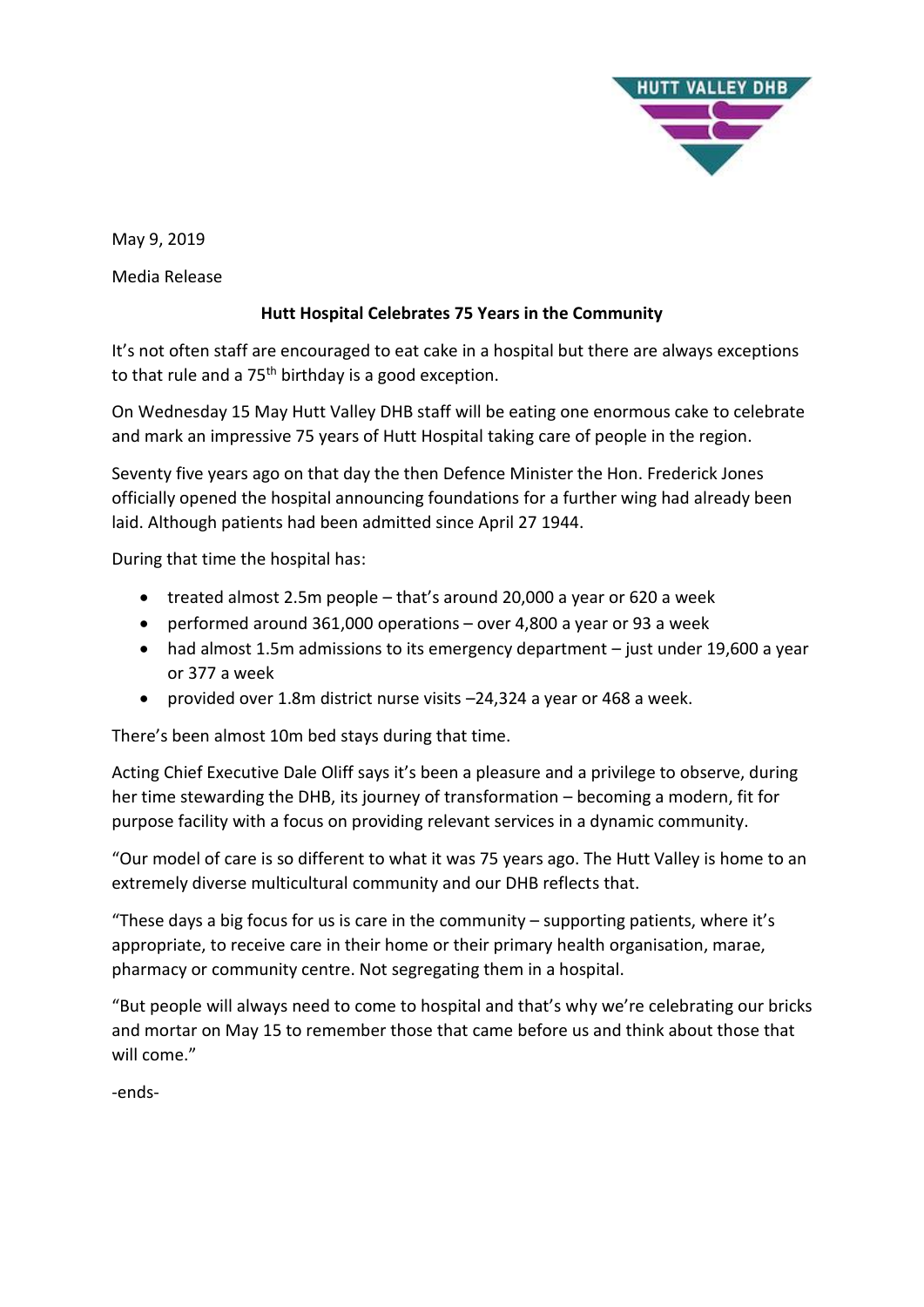## **History of Hutt Hospital**

 – The Wellington Hospital Board buys a site in Penrose Street, earmarking it for a future 'Cottage Hospital'.

– Lower Hutt population hits 5,000.

 – The Penrose Street property is sold to the Education Board, later to become Hutt Intermediate.

– A massive national housing scheme is launched, boosting the population of the Hutt.

 – The Social Security Act gives all New Zealanders the right to free hospital healthcare, putting extra pressure on the Hospital Board to build another hospital to cope with demand.

 – Wellington Hospital Board purchases the existing site on High Street, and Pearce House will be known as the High St Maternity Hospital for the next five years.

– Two emergency blocks are erected to accommodate wounded servicemen.

– Lower Hutt population reaches 20,000.

– Lower Hutt officially becomes a city.

 – On 27 April the first patients are admitted to Hutt Hospital in ward 11, one of the four 50-bed wards in the Emergency Hospital. On May 15th Hutt Hospital is officially opened.

– Building is finally completed on the main hospital (Clock Tower Building).

– Lower Hutt population hits 45,000.

– Hutt Hospital takes in its first five nursing students as a nurse training school.

 – The Nurses Home is extended by the opening of its new wing, now the YMCA facing Pilmuir Street.

1966 - The new Maternity Wing accepts the first patients.

– Wahine storm - the Interisland ferry Wahine sinks and Hutt Hospital, already dealing with flooding, accepts an influx of injured from the disaster.

1970 - Hutt Hospital hosts a royal visit.

– Construction work begins on the Heretaunga Wing.

– Demolition of the old Army Hut.

– Heretaunga Wing is officially opened by Governor-General Sir David Beattie.